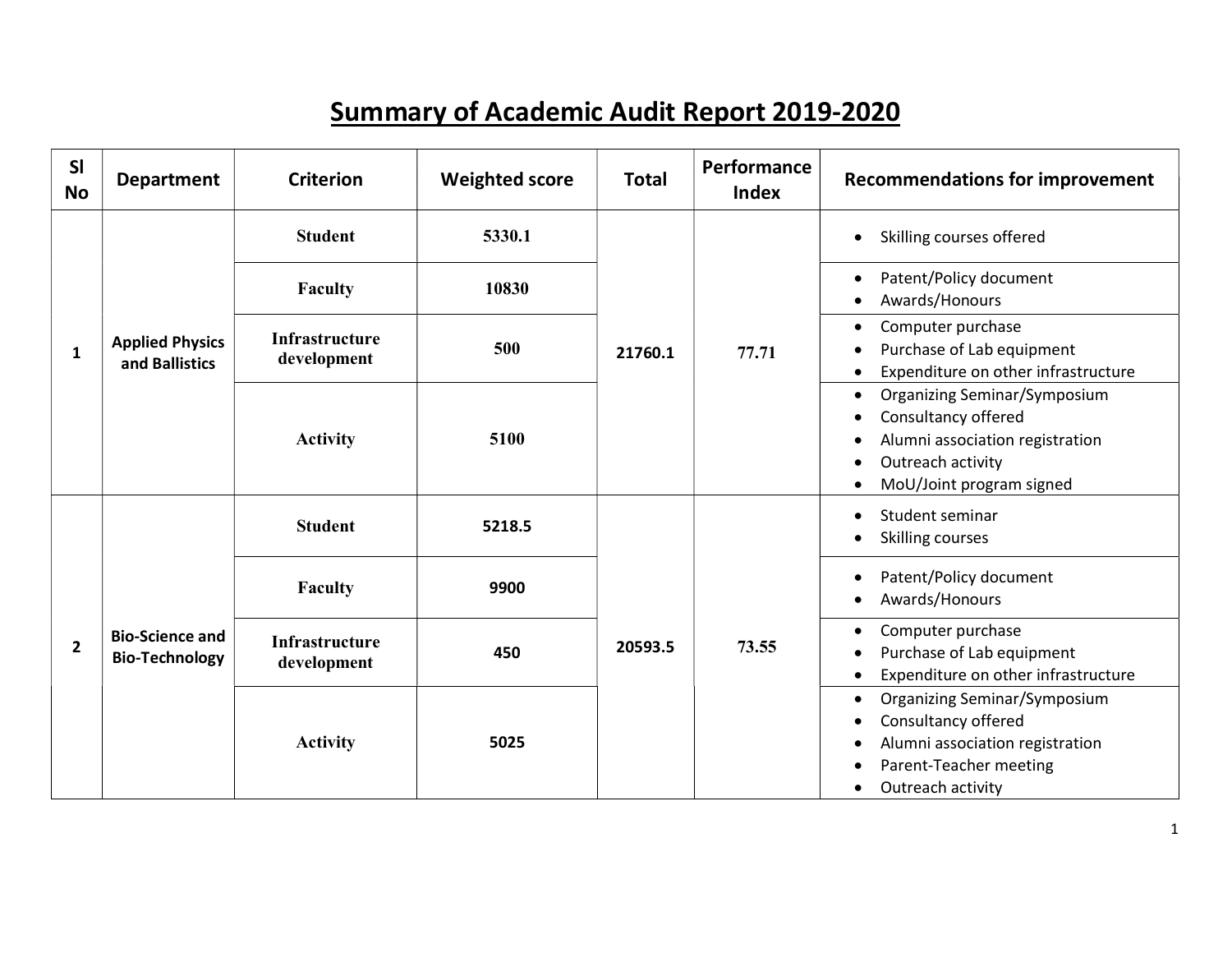|    |                               |                                      |        |         |       | MoU/Joint program signed<br>$\bullet$                                                                                                                                                                                                                    |
|----|-------------------------------|--------------------------------------|--------|---------|-------|----------------------------------------------------------------------------------------------------------------------------------------------------------------------------------------------------------------------------------------------------------|
|    |                               | <b>Student</b>                       | 4530   |         |       | <b>Skilling courses</b><br>$\bullet$                                                                                                                                                                                                                     |
|    |                               | Faculty                              | 9000   |         |       | Patent/Policy document<br>$\bullet$                                                                                                                                                                                                                      |
| 3  | <b>Business</b><br>Management | <b>Infrastructure</b><br>development | 350    | 18155   | 64.84 | Computer purchase<br>$\bullet$<br>Purchase of Lab equipment<br>$\bullet$                                                                                                                                                                                 |
|    |                               | <b>Activity</b>                      | 4275   |         |       | <b>Organizing Seminar/Symposium</b><br>$\bullet$<br>Consultancy offered<br>$\bullet$<br>Grant received from funding agency,<br>$\bullet$<br>other than research project<br>Parent-Teacher meeting<br>$\bullet$<br>Outreach activity<br>$\bullet$         |
|    |                               | <b>Student</b>                       | 5490   | 17915   |       | <b>Skilling courses</b><br>$\bullet$                                                                                                                                                                                                                     |
|    |                               | Faculty                              | 7260   |         |       | Patent/Policy document<br>$\bullet$<br>Awards/Honours<br>$\bullet$                                                                                                                                                                                       |
| 4  | <b>Environmental</b>          | <b>Infrastructure</b><br>development | 500    |         | 63.98 | Computer purchase<br>$\bullet$                                                                                                                                                                                                                           |
|    | <b>Science</b>                | <b>Activity</b>                      | 4665   |         |       | Organizing Seminar/Symposium<br>$\bullet$<br>Consultancy offered<br>$\bullet$<br>Alumni association registration<br>$\bullet$<br>Alumni meeting and contribution<br>$\bullet$<br>Outreach activity<br>$\bullet$<br>MoU/Joint program signed<br>$\bullet$ |
| 5. | Geography                     | <b>Student</b>                       | 4899.9 | 11204.9 | 40.02 | Progression to higher studies<br>$\bullet$<br>Skilling courses<br>$\bullet$                                                                                                                                                                              |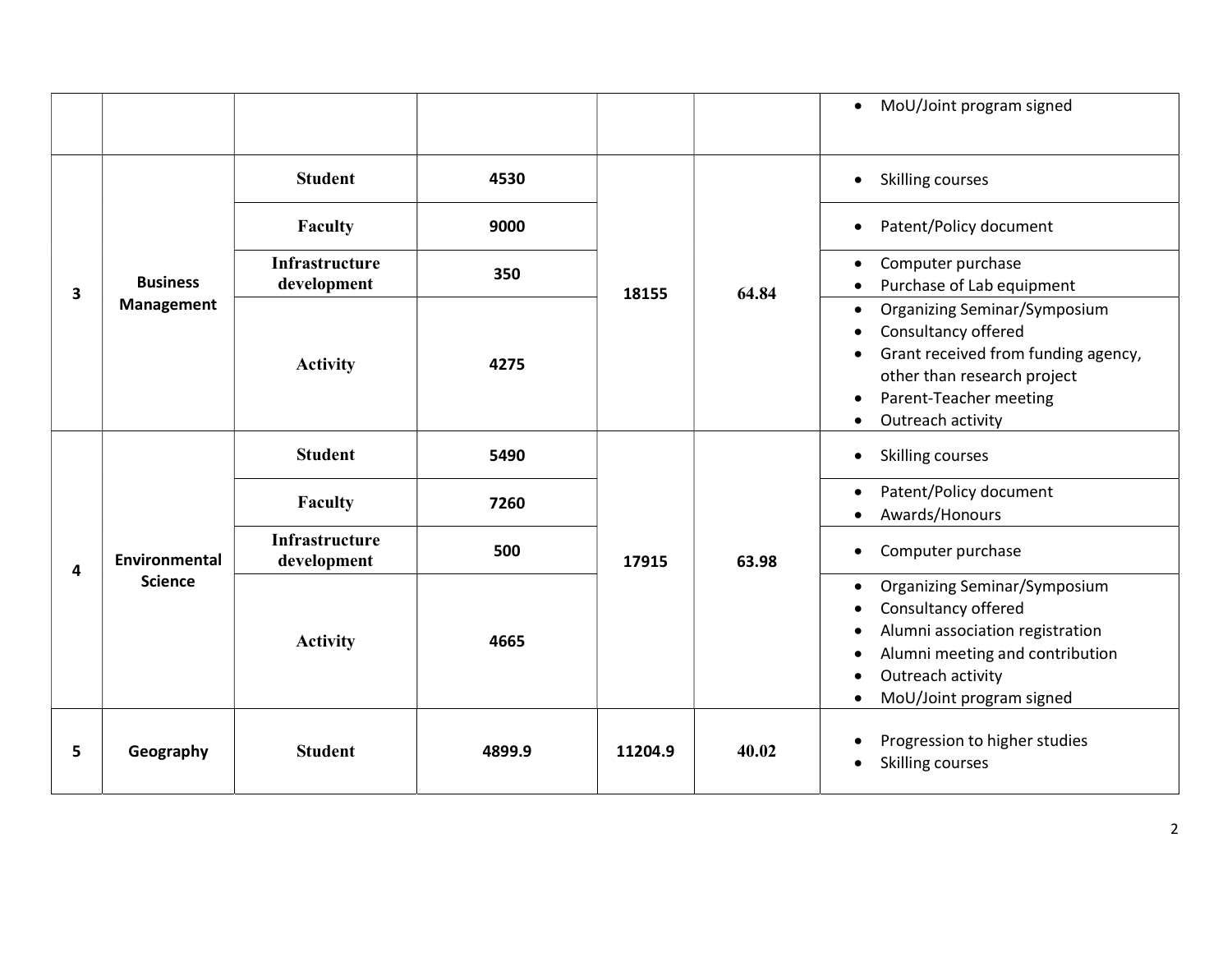|   |         | Faculty                              | 4230 |       |       | <b>Research Projects</b><br>$\bullet$<br>Patent/Policy document<br>Awards/Honours<br>$\bullet$                                                                                                                                                                                                                                                                                                                                        |
|---|---------|--------------------------------------|------|-------|-------|---------------------------------------------------------------------------------------------------------------------------------------------------------------------------------------------------------------------------------------------------------------------------------------------------------------------------------------------------------------------------------------------------------------------------------------|
|   |         | Infrastructure<br>development        | 350  |       |       | Computer purchase<br>$\bullet$<br>Purchase of Lab equipment<br>$\bullet$<br>Internet facility<br>$\bullet$                                                                                                                                                                                                                                                                                                                            |
|   |         | <b>Activity</b>                      | 1725 |       |       | Department journal/magazine<br>$\bullet$<br>Grant received from funding agency,<br>$\bullet$<br>other than research project<br>Consultancy offered<br>$\bullet$<br>Alumni association registration<br>$\bullet$<br>Alumni meeting and contribution<br>$\bullet$<br>Outreach activity<br>$\bullet$<br>MoU/Joint program signed<br>$\bullet$<br>Parent-Teaching meeting<br>$\bullet$<br>Collaboration with other institute<br>$\bullet$ |
|   |         | <b>Student</b>                       | 4620 |       |       | Progression to higher studies<br>$\bullet$<br>Skilling courses<br>$\bullet$<br>Student achievement                                                                                                                                                                                                                                                                                                                                    |
| 6 | Geology | Faculty                              | 6150 | 12440 | 44.43 | <b>Research Publications</b><br>$\bullet$<br>Patent/Policy document<br>$\bullet$<br>Awards/Honours<br>$\bullet$                                                                                                                                                                                                                                                                                                                       |
|   |         | <b>Infrastructure</b><br>development | 20   |       |       | Infrastructure development<br>$\bullet$                                                                                                                                                                                                                                                                                                                                                                                               |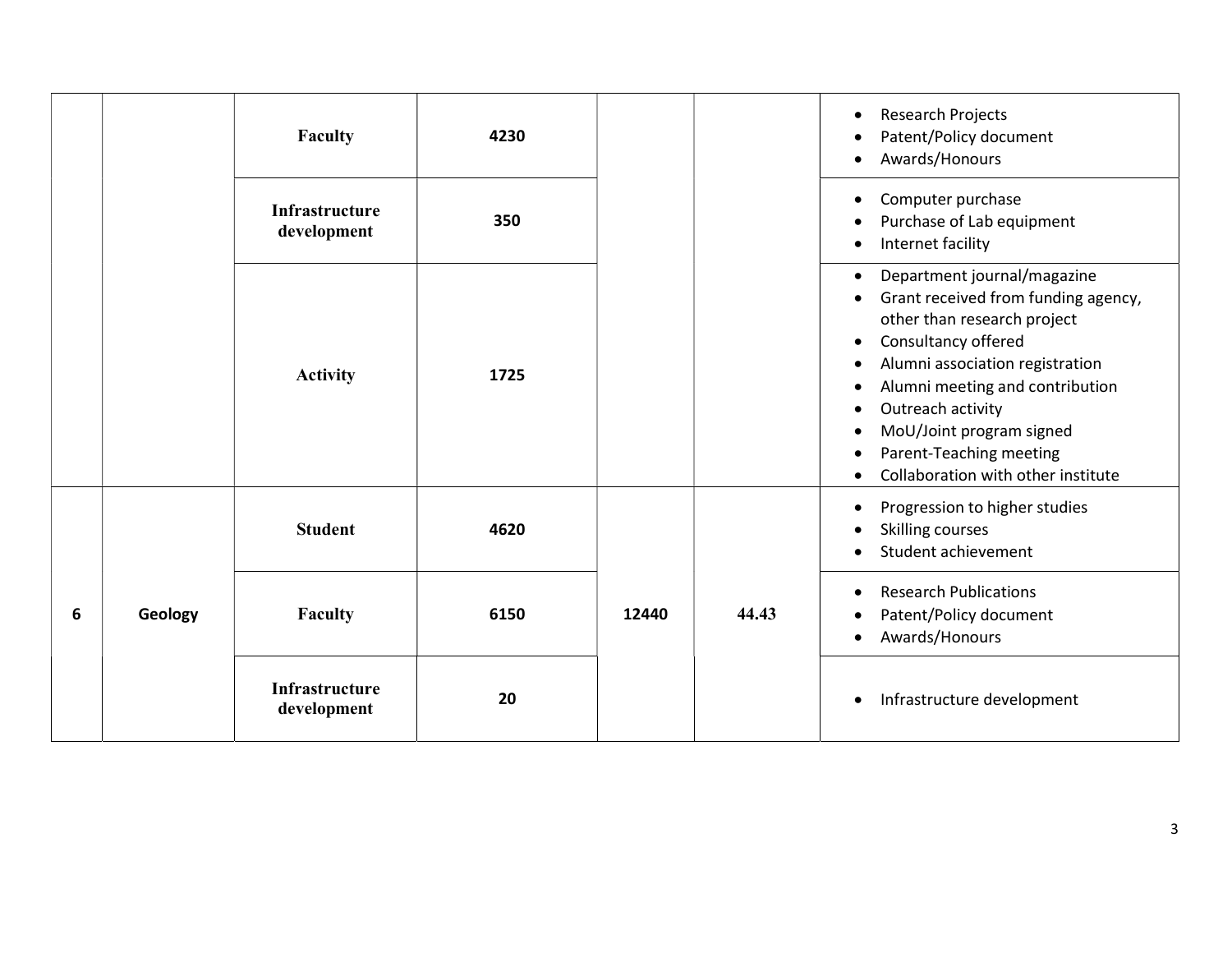|                |                      | <b>Activity</b>               | 1650      |       |       | <b>Organizing Seminar/Symposium</b><br>$\bullet$<br>Grant received from funding agency,<br>$\bullet$<br>other than research project<br>Department journal/magazine<br>$\bullet$<br>Consultancy offered<br>Alumni association registration<br>$\bullet$<br>Alumni meeting and contribution<br>$\bullet$<br>Outreach activity<br>٠<br>MoU/Joint program signed<br>Parent-Teaching meeting<br>Collaboration with other institute |
|----------------|----------------------|-------------------------------|-----------|-------|-------|-------------------------------------------------------------------------------------------------------------------------------------------------------------------------------------------------------------------------------------------------------------------------------------------------------------------------------------------------------------------------------------------------------------------------------|
|                |                      | <b>Student</b>                | 3631      |       |       | Student Scholarship<br><b>Skilling courses</b>                                                                                                                                                                                                                                                                                                                                                                                |
|                |                      | Faculty                       | 6240      |       |       | Research project<br>$\bullet$<br>Patent/Policy document<br>Awards/Honours                                                                                                                                                                                                                                                                                                                                                     |
| $\overline{7}$ | <b>History &amp;</b> | Infrastructure<br>development | $\pmb{0}$ |       | 42.75 | Infrastructure development<br>$\bullet$                                                                                                                                                                                                                                                                                                                                                                                       |
|                | Archaeology          | <b>Activity</b>               | 2100      | 11971 |       | <b>Organizing Seminar/Symposium</b><br>Grant received from funding agency,<br>other than research project<br>Department journal/magazine<br>Consultancy offered<br>$\bullet$<br>Alumni association registration<br>$\bullet$<br>Alumni meeting and contribution<br>Outreach activity<br>MoU/Joint program signed<br>Parent-Teaching meeting                                                                                   |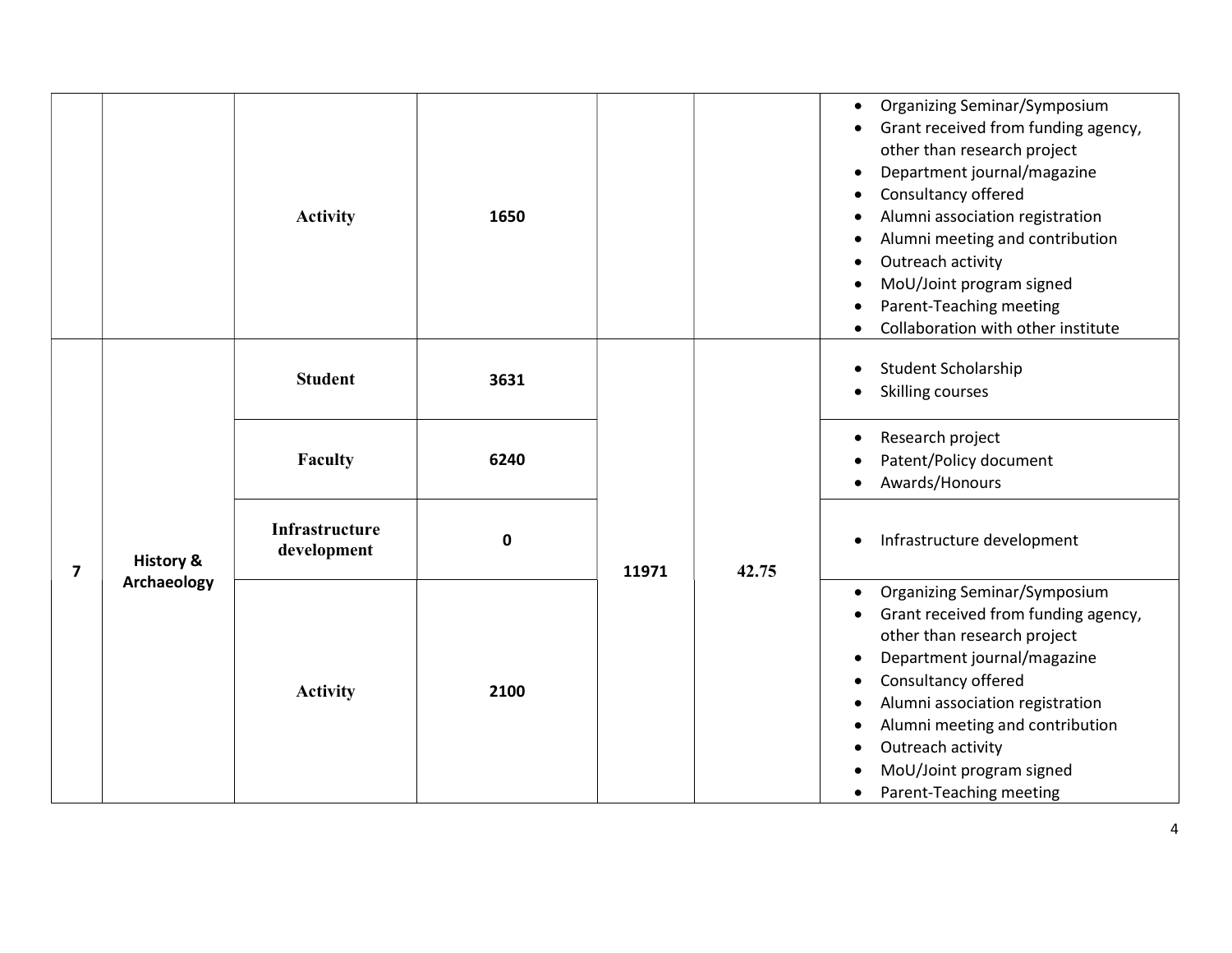|   |                                              |                               |             |        |       | Collaboration with other institute<br>$\bullet$                                                                                                                                                                                                                                                                                                                                                                                       |
|---|----------------------------------------------|-------------------------------|-------------|--------|-------|---------------------------------------------------------------------------------------------------------------------------------------------------------------------------------------------------------------------------------------------------------------------------------------------------------------------------------------------------------------------------------------------------------------------------------------|
|   |                                              | <b>Student</b>                | 3125.4      |        |       | Progression to higher studies<br>$\bullet$<br>Student Scholarship<br><b>Skilling courses</b>                                                                                                                                                                                                                                                                                                                                          |
|   |                                              | Faculty                       | 4950        |        | 32.86 | Research project<br>$\bullet$<br>Patent/Policy document<br>Awards/Honours<br>$\bullet$                                                                                                                                                                                                                                                                                                                                                |
| 8 | Journalism &<br><b>Mass</b><br>Communication | Infrastructure<br>development | $\mathbf 0$ | 9200.4 |       | Infrastructure development<br>$\bullet$                                                                                                                                                                                                                                                                                                                                                                                               |
|   |                                              | <b>Activity</b>               | 1125        |        |       | Grant received from funding agency,<br>$\bullet$<br>other than research project<br>Department journal/magazine<br>$\bullet$<br>Consultancy offered<br>$\bullet$<br>Alumni association registration<br>$\bullet$<br>Alumni meeting and contribution<br>$\bullet$<br>Outreach activity<br>$\bullet$<br>MoU/Joint program signed<br>$\bullet$<br>Parent-Teaching meeting<br>$\bullet$<br>Collaboration with other institute<br>$\bullet$ |
|   |                                              | <b>Student</b>                | 3797.4      |        |       | Progression to higher studies<br>$\bullet$<br><b>Skilling courses</b><br>Student Scholarship<br>$\bullet$                                                                                                                                                                                                                                                                                                                             |
| 9 | <b>Mathematics</b>                           | Faculty                       | 2940        | 8837.4 | 31.56 | Research project<br>$\bullet$<br>Patent/Policy document<br>Awards/Honours<br>$\bullet$<br><b>Research Publications</b><br>$\bullet$<br>5                                                                                                                                                                                                                                                                                              |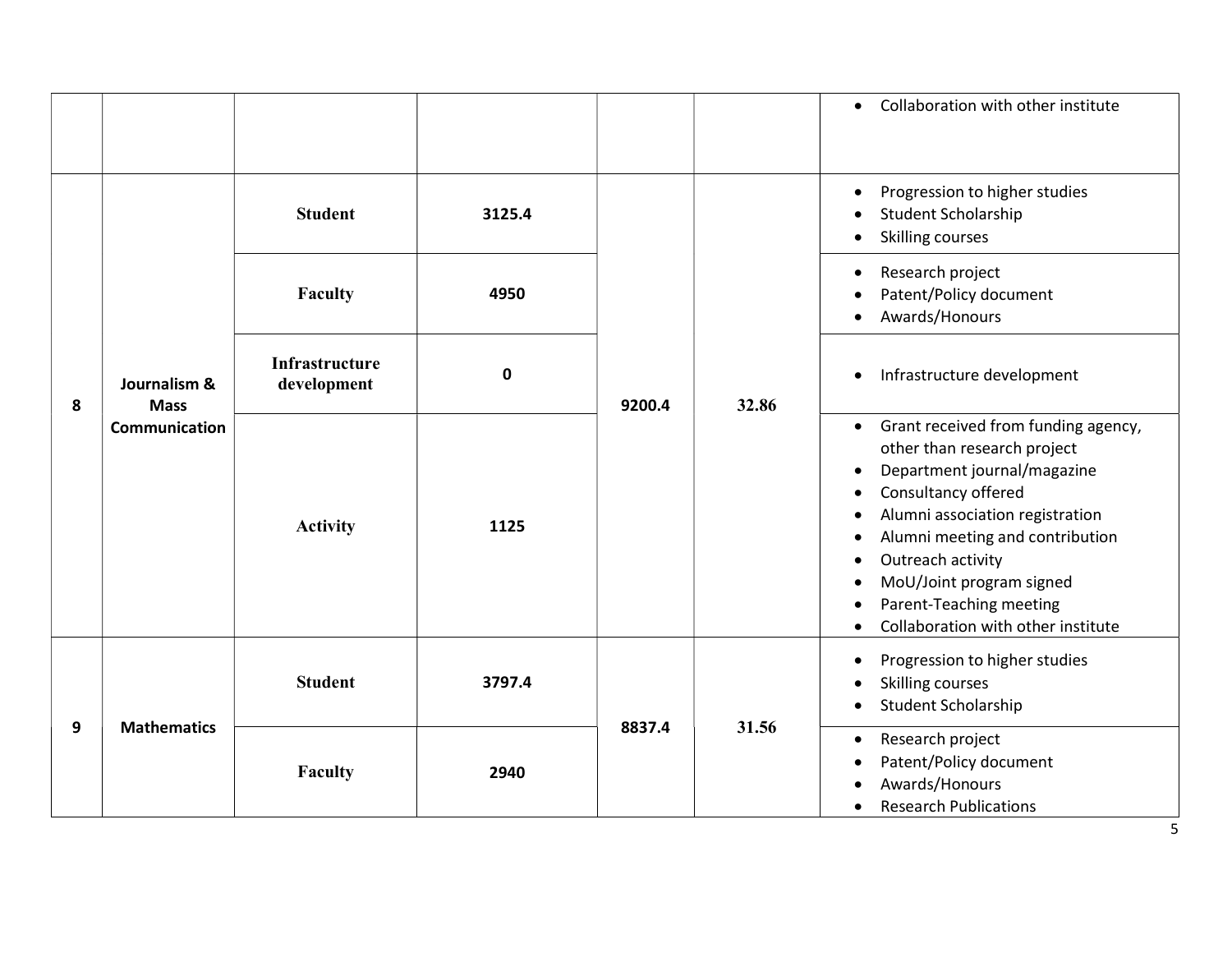|    |                       | Infrastructure<br>development        | 0      |         |       | Infrastructure development<br>$\bullet$                                                                                                                                                                                                                                                                                                                                                                                          |
|----|-----------------------|--------------------------------------|--------|---------|-------|----------------------------------------------------------------------------------------------------------------------------------------------------------------------------------------------------------------------------------------------------------------------------------------------------------------------------------------------------------------------------------------------------------------------------------|
|    |                       | <b>Activity</b>                      | 2100   |         |       | <b>Organizing Seminar/Symposium</b><br>$\bullet$<br>Grant received from funding agency,<br>$\bullet$<br>other than research project<br>Department journal/magazine<br>$\bullet$<br>Consultancy offered<br>Alumni association registration<br>$\bullet$<br>Alumni meeting and contribution<br>$\bullet$<br>Outreach activity<br>$\bullet$<br>MoU/Joint program signed<br>Parent-Teaching meeting<br>Research project<br>$\bullet$ |
|    |                       | <b>Student</b>                       | 4417.2 |         |       | Skilling courses<br>$\bullet$                                                                                                                                                                                                                                                                                                                                                                                                    |
|    |                       | Faculty                              | 11100  | 22007.2 |       | Patent/Policy document<br>$\bullet$<br>Awards/Honours<br>$\bullet$                                                                                                                                                                                                                                                                                                                                                               |
| 10 | <b>Social Science</b> | <b>Infrastructure</b><br>development | 250    |         | 78.59 | Computer purchase<br>$\bullet$<br>Purchase of Lab equipment<br>Expenditure on other infrastructure<br>$\bullet$<br>Book purchase<br>$\bullet$                                                                                                                                                                                                                                                                                    |
|    |                       | <b>Activity</b>                      | 6240   |         |       | Consultancy offered<br>$\bullet$<br>Alumni association registration<br>$\bullet$<br>Alumni meeting and contribution<br>$\bullet$<br>Parent-Teaching meeting<br>٠                                                                                                                                                                                                                                                                 |
| 11 | Zoology               | <b>Student</b>                       | 2302.5 | 15082.5 | 53.86 | Progression to higher studies<br>$\bullet$<br>Skilling courses                                                                                                                                                                                                                                                                                                                                                                   |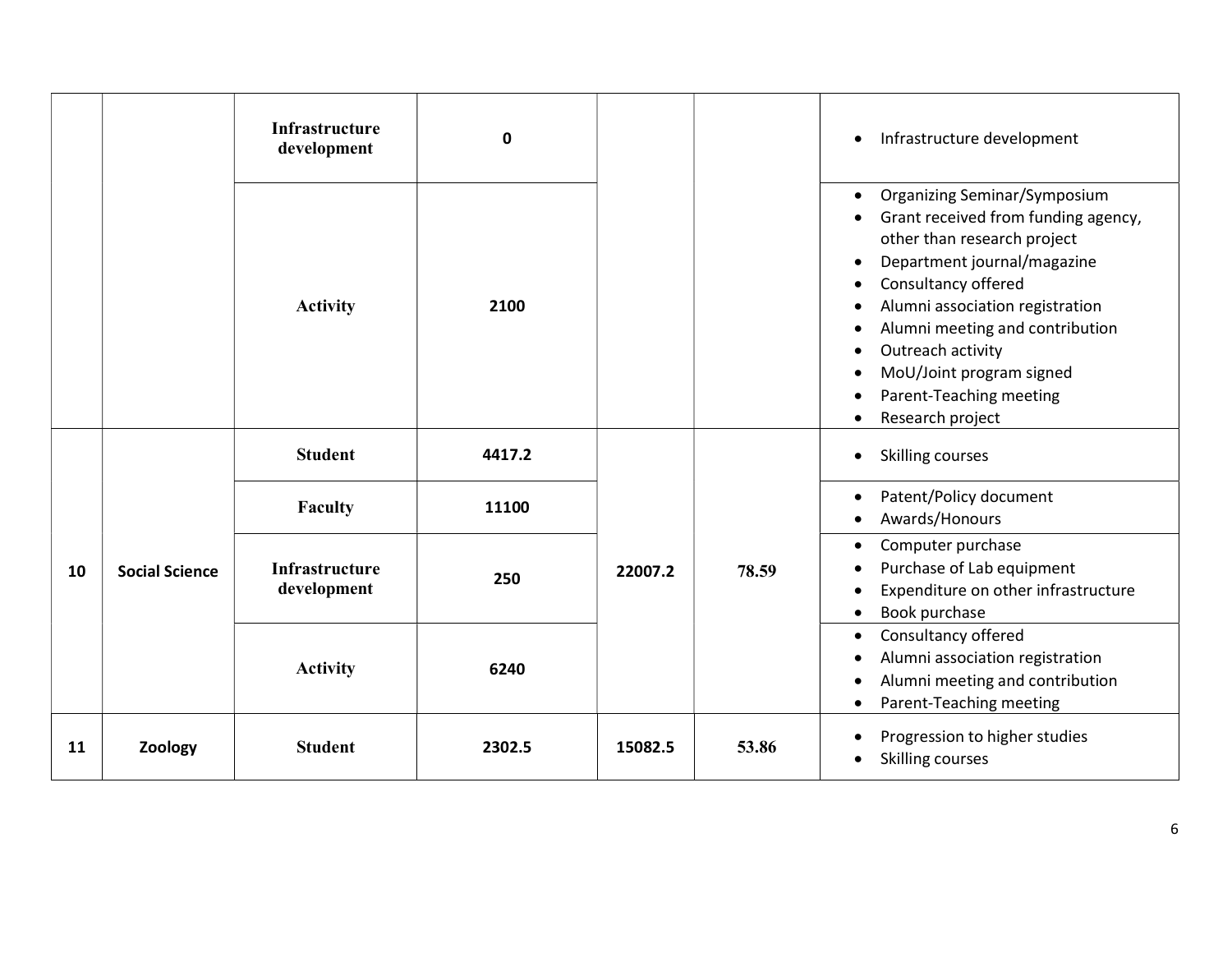|    |           | <b>Faculty</b>                | 8460   |        |       | Research project<br>Patent/Policy document                                                                                                                                                                                                                                                     |
|----|-----------|-------------------------------|--------|--------|-------|------------------------------------------------------------------------------------------------------------------------------------------------------------------------------------------------------------------------------------------------------------------------------------------------|
|    |           | Infrastructure<br>development | 420    |        |       | Computer purchase<br>$\bullet$<br>Internet facility<br>Expenditure on other infrastructure                                                                                                                                                                                                     |
|    |           | <b>Activity</b>               | 3900   |        |       | <b>Organizing Seminar/Symposium</b><br>$\bullet$<br>Grant received from funding agency,<br>$\bullet$<br>other than research project<br>Department journal/magazine<br>$\bullet$<br>Alumni association registration<br>Alumni meeting and contribution<br>MoU/Joint program signed<br>$\bullet$ |
|    |           | <b>Student</b>                | 3717.6 |        |       | Progression to higher studies<br>$\bullet$<br><b>Student Scholarship</b><br>Skilling courses                                                                                                                                                                                                   |
|    |           | <b>Faculty</b>                | 3360   |        |       | Research project<br>$\bullet$<br>Patent/Policy document<br><b>Research Publications</b><br>Awards/Honours<br>$\bullet$                                                                                                                                                                         |
| 12 | Chemistry | Infrastructure<br>development | 50     | 8927.6 | 31.88 | Infrastructure development<br>$\bullet$                                                                                                                                                                                                                                                        |
|    |           | <b>Activity</b>               | 1800   |        |       | Grant received from funding agency,<br>$\bullet$<br>other than research project<br>Department journal/magazine<br>$\bullet$<br>Consultancy offered<br>$\bullet$<br>Alumni association registration<br>Alumni meeting and contribution<br>Outreach activity<br>$\bullet$                        |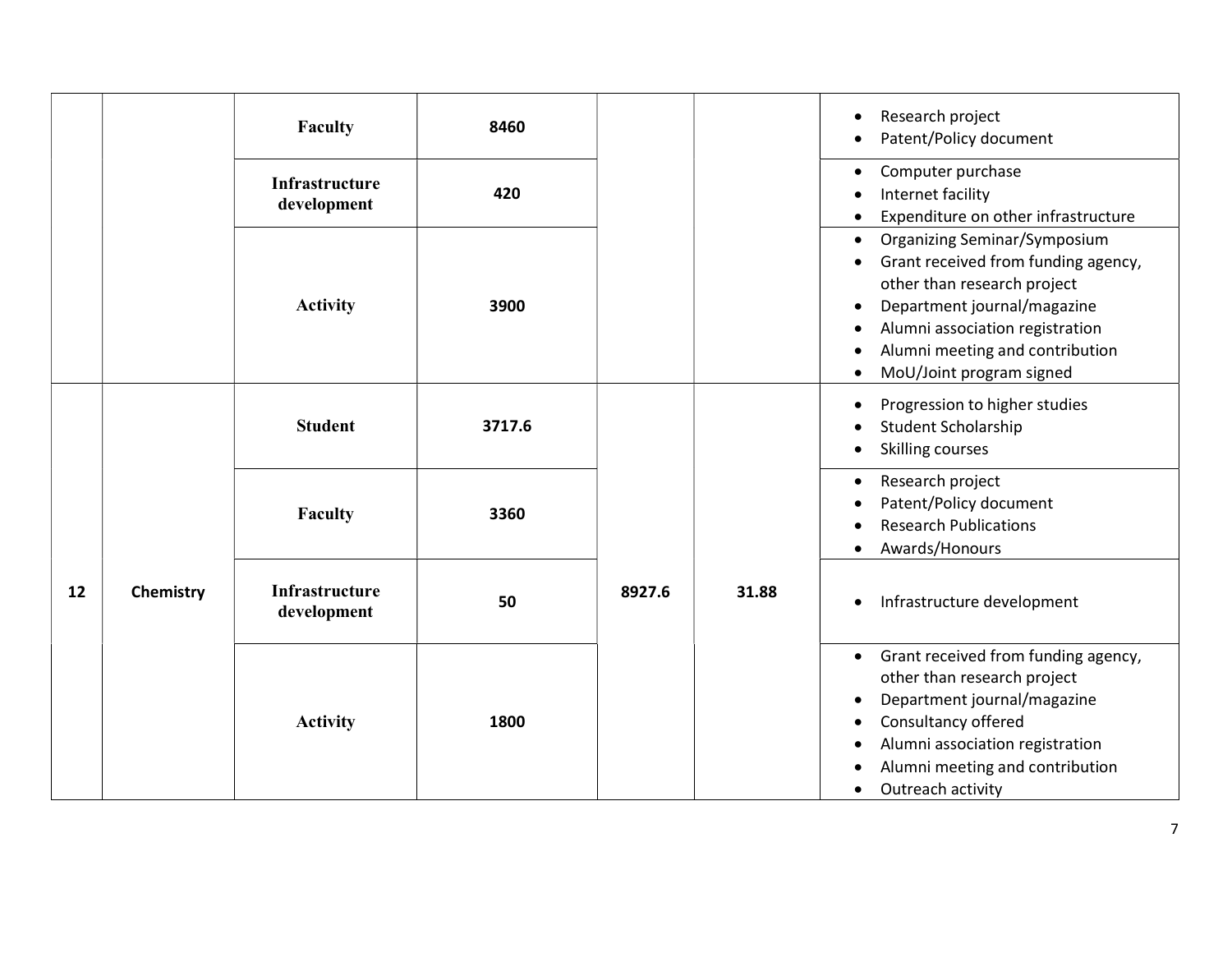|    |                                                                | <b>Student</b>                | 4950 |       |       | MoU/Joint program signed<br>$\bullet$<br>Parent-Teaching meeting<br>$\bullet$<br>Collaboration with other institute<br>$\bullet$<br><b>Student Scholarship</b><br>$\bullet$                                                                                           |
|----|----------------------------------------------------------------|-------------------------------|------|-------|-------|-----------------------------------------------------------------------------------------------------------------------------------------------------------------------------------------------------------------------------------------------------------------------|
|    |                                                                | Faculty                       | 4500 |       |       | Skilling courses<br>$\bullet$<br>Research project<br>$\bullet$<br>Patent/Policy document<br><b>Research Publications</b><br>$\bullet$<br>Awards/Honours<br>$\bullet$                                                                                                  |
| 13 | <b>Botany</b>                                                  | Infrastructure<br>development | 270  | 13260 | 47.36 | Computer purchase<br>$\bullet$<br>Internet facility<br>$\bullet$<br>Expenditure on other infrastructure<br>$\bullet$<br>Book purchase<br>$\bullet$                                                                                                                    |
|    |                                                                | <b>Activity</b>               | 3540 |       |       | Organizing Seminar/Symposium<br>$\bullet$<br>Grant received from funding agency,<br>$\bullet$<br>other than research project<br>Alumni association registration<br>$\bullet$<br>Alumni meeting and contribution<br>$\bullet$<br>MoU/Joint program signed<br>$\bullet$ |
|    |                                                                | <b>Student</b>                | 4560 |       |       | Progression to higher studies<br>$\bullet$<br>Student Scholarship<br>$\bullet$<br><b>Skilling courses</b><br>$\bullet$                                                                                                                                                |
| 14 | <b>Information &amp;</b><br>Communication<br><b>Technology</b> | Faculty                       | 9300 | 19460 | 69.5  | Research project<br>$\bullet$<br>Patent/Policy document<br>$\bullet$<br>Awards/Honours<br>$\bullet$                                                                                                                                                                   |
|    |                                                                | Infrastructure<br>development | 500  |       |       | Computer purchase<br>$\bullet$<br>Lab equipment<br>Expenditure on other infrastructure<br>$\bullet$                                                                                                                                                                   |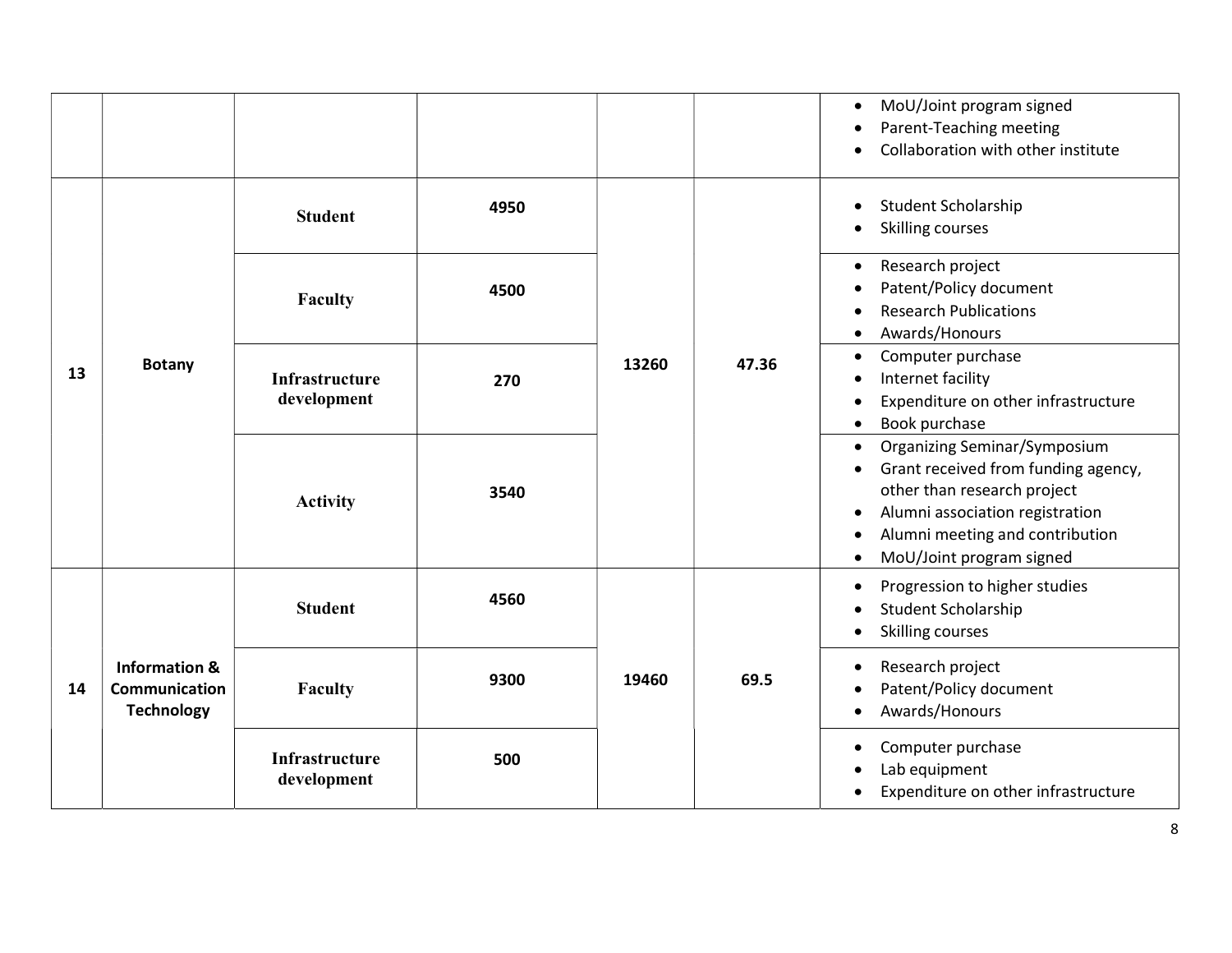|    |                              | <b>Activity</b>               | 5100 |       |       | Grant received from funding agency,<br>$\bullet$<br>other than research project<br>Department journal/magazine<br>$\bullet$<br>Consultancy offered<br>$\bullet$<br>Alumni association registration<br>$\bullet$<br>Alumni meeting and contribution<br>$\bullet$<br>MoU/Joint program signed<br>$\bullet$<br>Parent-Teaching meeting<br>$\bullet$                                                             |
|----|------------------------------|-------------------------------|------|-------|-------|--------------------------------------------------------------------------------------------------------------------------------------------------------------------------------------------------------------------------------------------------------------------------------------------------------------------------------------------------------------------------------------------------------------|
|    |                              | <b>Student</b>                | 4080 |       |       | Skilling courses<br>$\bullet$                                                                                                                                                                                                                                                                                                                                                                                |
|    |                              | Faculty                       | 6330 |       |       | Research project<br>$\bullet$<br>Patent/Policy document<br>$\bullet$<br><b>Research Publications</b><br>Awards/Honours<br>$\bullet$                                                                                                                                                                                                                                                                          |
|    |                              | Infrastructure<br>development | 200  |       |       | Books purchase<br>$\bullet$<br>Internet facility<br>$\bullet$<br>Expenditure on other infrastructure<br>$\bullet$<br>Purchase of Lab equipment<br>$\bullet$                                                                                                                                                                                                                                                  |
| 15 | Language &<br>Literature     | <b>Activity</b>               | 2250 | 12860 | 45.93 | Grant received from funding agency,<br>$\bullet$<br>other than research project<br>Department journal/magazine<br>$\bullet$<br>Consultancy offered<br>$\bullet$<br>Alumni association registration<br>٠<br>Alumni meeting<br>$\bullet$<br>Outreach activity<br>$\bullet$<br>MoU/Joint program signed<br>$\bullet$<br>Parent-Teaching meeting<br>$\bullet$<br>Collaboration with other institute<br>$\bullet$ |
| 16 | Population<br><b>Studies</b> | <b>Student</b>                | 3240 | 10890 | 39    | Progression to higher studies<br>$\bullet$<br>Student Scholarship<br>$\bullet$<br>Skilling courses<br>$\bullet$<br>Achievements                                                                                                                                                                                                                                                                              |
|    |                              | <b>Faculty</b>                | 5250 |       |       | Research project<br>$\bullet$                                                                                                                                                                                                                                                                                                                                                                                |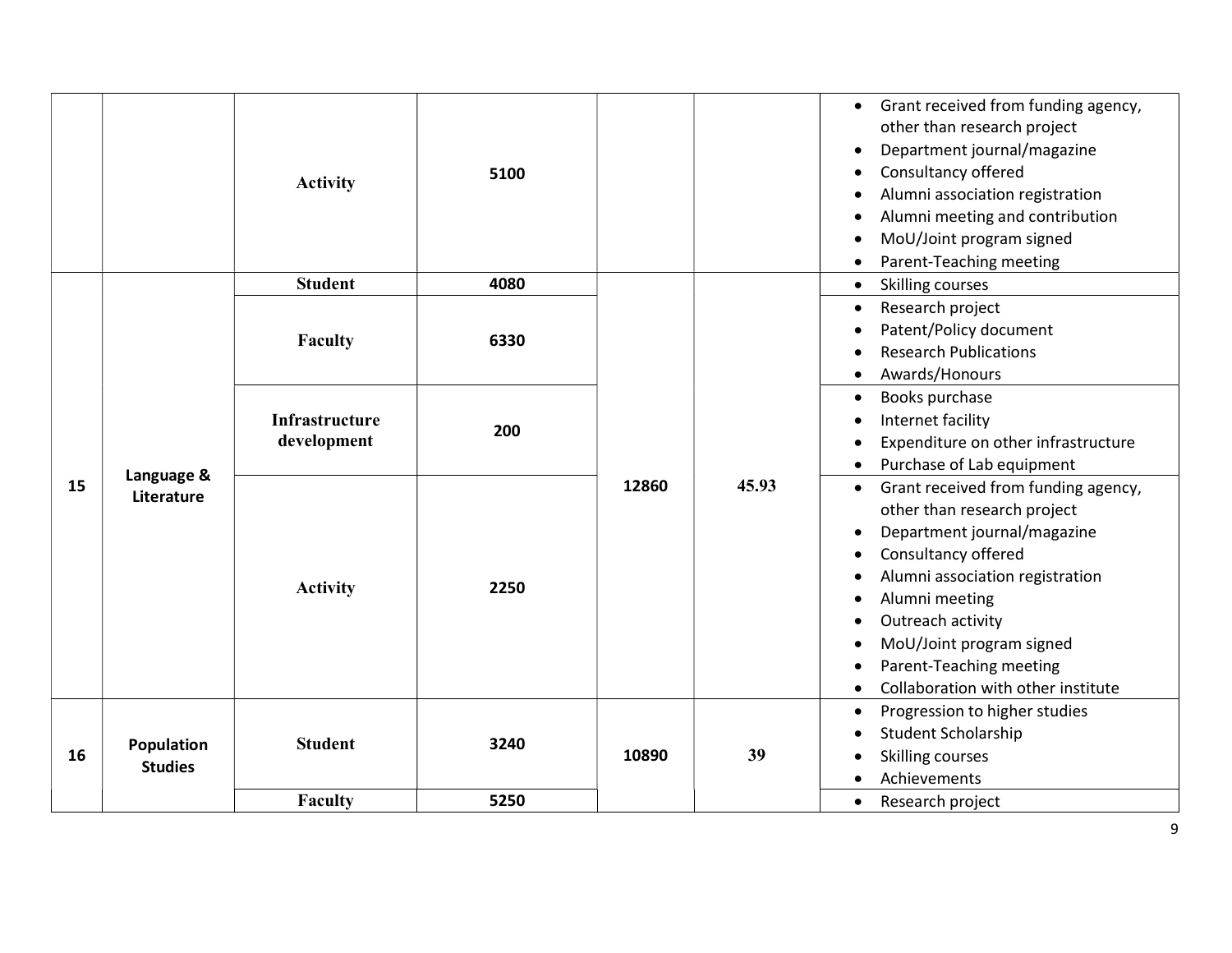|    |                  | <b>Infrastructure</b><br>development | 300  |       |       | Patent/Policy document<br><b>Research Publications</b><br>Awards/Honours<br>$\bullet$<br>Books purchase<br>$\bullet$<br>Computer purchase<br>Expenditure on other infrastructure<br>Purchase of Lab equipment                                                                                                                                                                                                      |
|----|------------------|--------------------------------------|------|-------|-------|--------------------------------------------------------------------------------------------------------------------------------------------------------------------------------------------------------------------------------------------------------------------------------------------------------------------------------------------------------------------------------------------------------------------|
|    |                  | <b>Activity</b>                      | 2100 |       |       | Organizing Seminar/Symposium<br>$\bullet$<br>Grant received from funding agency,<br>$\bullet$<br>other than research project<br>Department journal/magazine<br>Consultancy offered<br>Alumni association registration<br>$\bullet$<br>Alumni meeting and contribution<br>$\bullet$<br>Outreach activity<br>$\bullet$<br>MoU/Joint program signed<br>Parent-Teaching meeting<br>Collaboration with other institutes |
|    |                  | <b>Student</b>                       | 4122 |       |       | Progression to higher studies<br>$\bullet$<br><b>Student Scholarship</b><br>Skilling courses<br>$\bullet$                                                                                                                                                                                                                                                                                                          |
| 17 | <b>Education</b> | Faculty                              | 5250 | 11322 | 40.43 | Research project<br>$\bullet$<br>Patent/Policy document<br><b>Research Publication</b><br>Awards/Honours                                                                                                                                                                                                                                                                                                           |
|    |                  | Infrastructure<br>development        | 300  |       |       | Computer purchase<br>$\bullet$<br>Purchase of Lab equipment<br>Expenditure on other infrastructure                                                                                                                                                                                                                                                                                                                 |
|    |                  | <b>Activity</b>                      | 1650 |       |       | Grant received from funding agency,<br>$\bullet$<br>other than research project<br>Department journal/magazine<br>Consultancy offered<br>$\bullet$                                                                                                                                                                                                                                                                 |